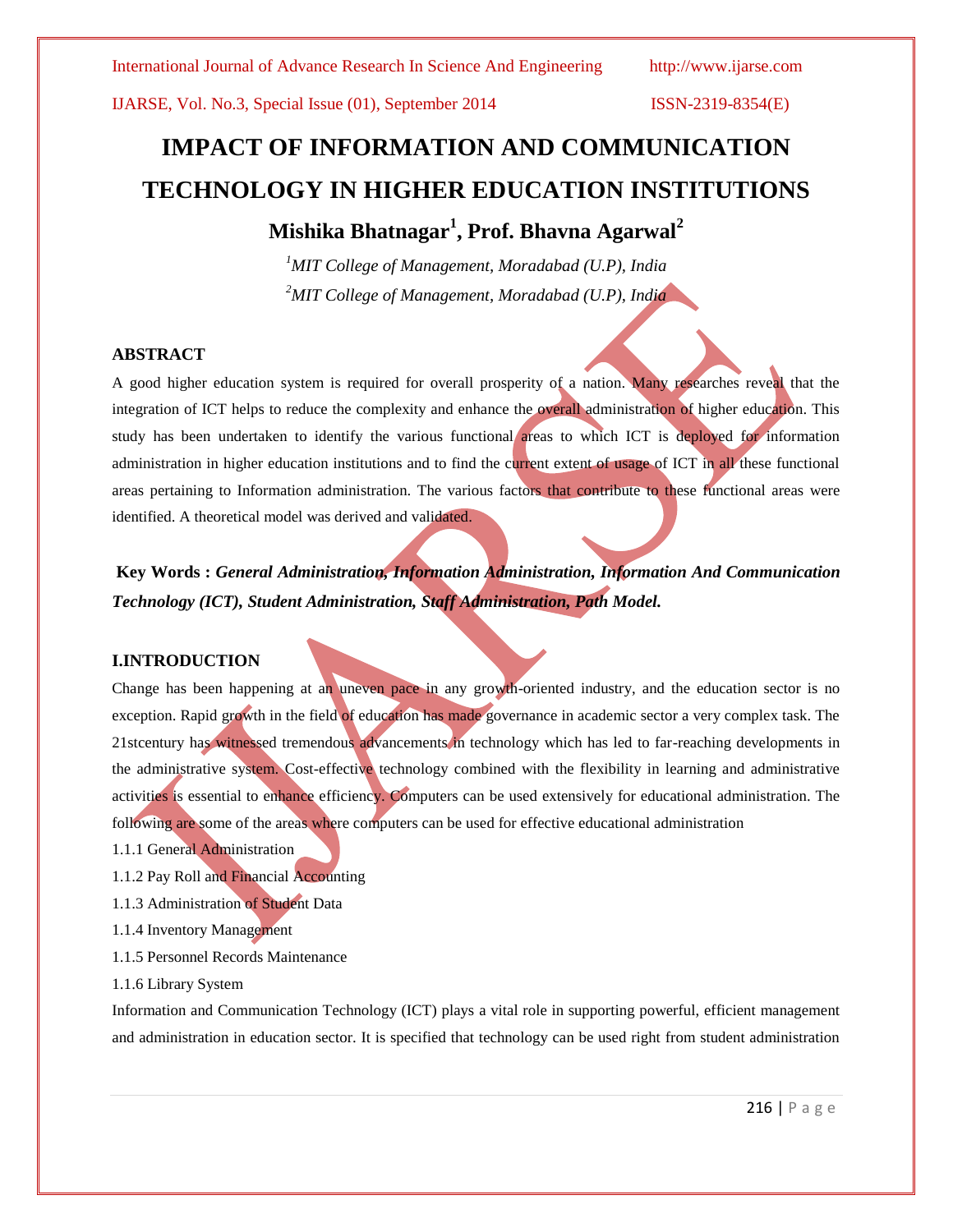to various resource administration in an education institution various administrative challenges for Indian education system of the 21st century as given below:

1.2.1 Global and local challenges

1.2.2 Universal and individual challenges

1.2.3 Balancing between traditional and modern approaches

1.2.4 Long term and short term considerations

1.2.5 Competition and equity challenges

1.2.6 Extraordinary expansion of knowledge

As a part of strategy, the author mentioned that these challenges could be overcome with the proper usage of technology. Moreover many studies revealed the need for ICT integration into administrative activities of higher education institutions. The various ways of introducing technology in education institution administration are the following:

1.3.1 Sending e-mail notices and agendas to staff, rather than printing and distributing them

1.3.2 Submission of lesson plans through e-mail

1.3.3 Foster technology growth by asking parents to write e-mail addresses on medical forms.

1.3.4 Insist that all teachers create a class Web page

1.3.5 Attend technology conferences to see what other schools are doing, what other teachers are doing to integrate technology, and what principals are doing to encourage the use of technology in their schools and classrooms.

1.3.6 Admissions through web-enabled services.

1.3.7 All day-to-day activities of the institution (General Administration)

1.3.8 Staff administration

## **II.HYPOTHETICAL MODEL**

It was specified that ICT has played a major role in reducing operational inefficiency and improving decisionmaking in many areas of governance. An integrated Higher Education Service System is one such concept that can empower the governing bodies to administer the progress of the education plan in the whole country and serve various stakeholders in a much better manner.

According to (Christiana Maki 2008), administrative subsystems include Personnel administration, student administration, resources administration, financial administration and general administration. In (2009) Elżbieta Gajek mentioned that Communication and general administration are the two main areas in which ICT is used in the management of education institutions. It is evident from the above that administrative activities in a higher education institution consists of student administration, staff and resources administration, communication and general administration.

"Information and Communication technology provides several facilities and possibilities for educational administrators to do their tasks". There is a mention that communication and information systems have changed the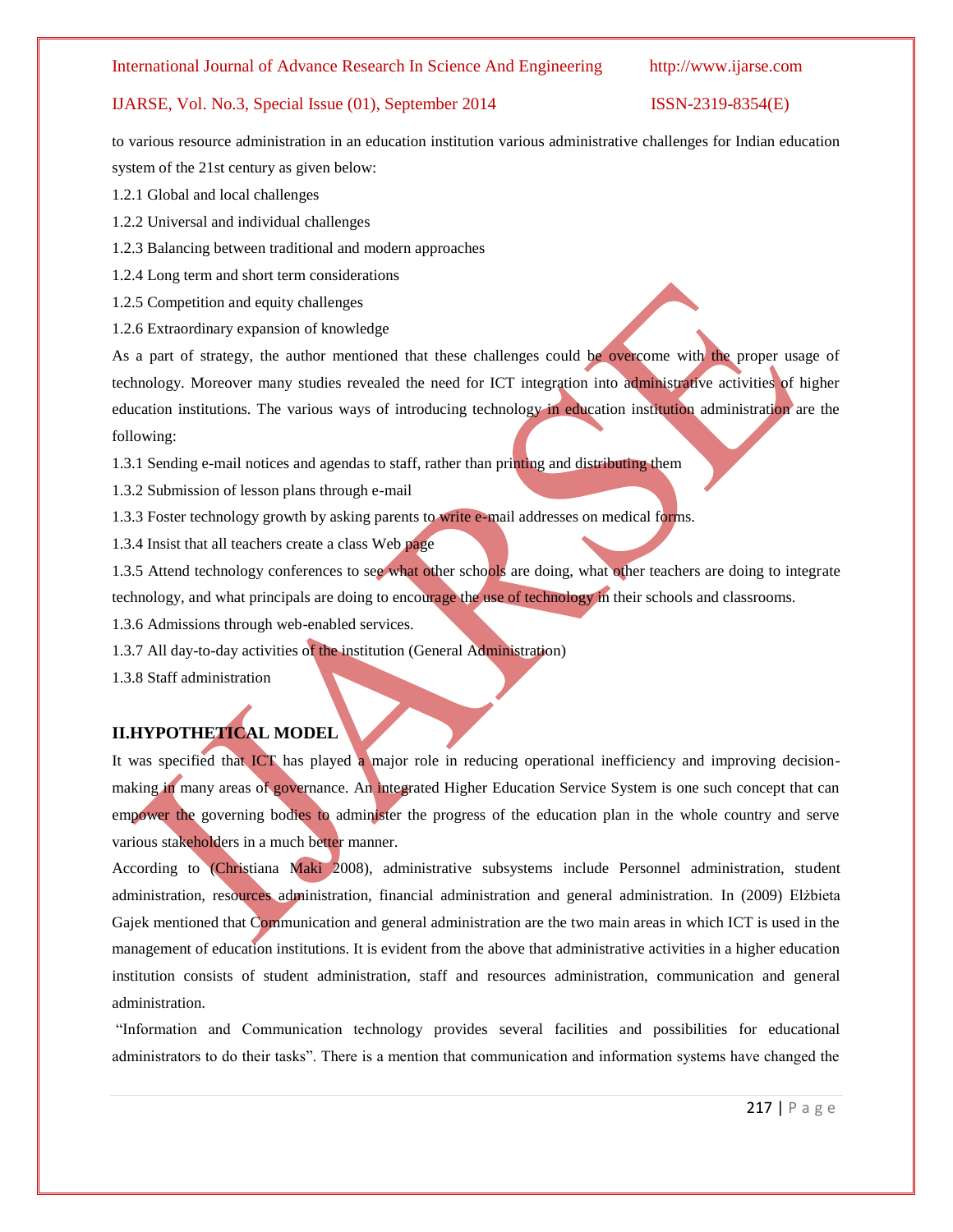very nature of higher education, allowing information to be transferred, stored, retrieved, and processed by almost all who work, study or interact with a given institution.

The various research studies conducted to evaluate the extent of usage of Information and Communication technologies in multiple aspects of higher education revealed that heads of faculties utilized technology in planning, and to a large extent in the supervision and evaluation of academic affairs, student affairs, financial affairs and administrative affairs. It was concluded that information and communication technologies have an impact on increase of the scientific level of faculty members, students, and staff.

Gumala Suri (2005) reported that Spanish and Indian universities have been changing fast due to the development of new Information and Communication Technologies (ICT). It was mentioned that user satisfaction is a widely used measure of ICT success. The author has concluded by providing a conceptual model for implementing a good technical system. It is mentioned that ICT is used in administration to support the business strategies and processes of higher education institutions, and a "dynamic new shift occurred in higher education" due to the application of ICT in University administration. This facilitated creation of large and complex institutions that could function with increased efficiency and user-friendliness. It is also mentioned that usage of ICT in higher education administration involves "harnessing technology for better planning, setting standards, effecting change and monitoring results of the core functions of universities. One of the key conclusions arrived at is that the integration of ICTs in higher education is inevitable

This flow of information is largely impervious to geographic boundaries allowing remote communities to become integrated into global networks and making information, knowledge and culture accessible, in theory, to anyone. It is also mentioned that ICT enhances day-to-day management of institutions and the various functional areas in which it could be used are specified below:

2.1.1 Timetabling

- 2.1.2 Student admission and Tracking
- 2.1.3 Financial Management
- 2.1.4 Medical services
- 2.1.5 Procurement and Store management
- 2.1.6 Data distribution and management

ICT is used in maintenance of student and staff records and for communication and document management . It is mentioned in the study that students of different universities reported the usage of ICT for facilitated contact and information exchange and also promoted access to higher education. ICTs included systems for student admission and records, examination results and transcripts, finance database, human resources database, and management information.

Various literature reviews reveal that Information administration is one part of overall administration of education institutions which mainly covers general and day-to-day operational activities. Hence, it could be concluded that Information administration cycle includes four major components namely, Student administration, Staff administration, and General administration. A theoretical model for Information administration has been formulated,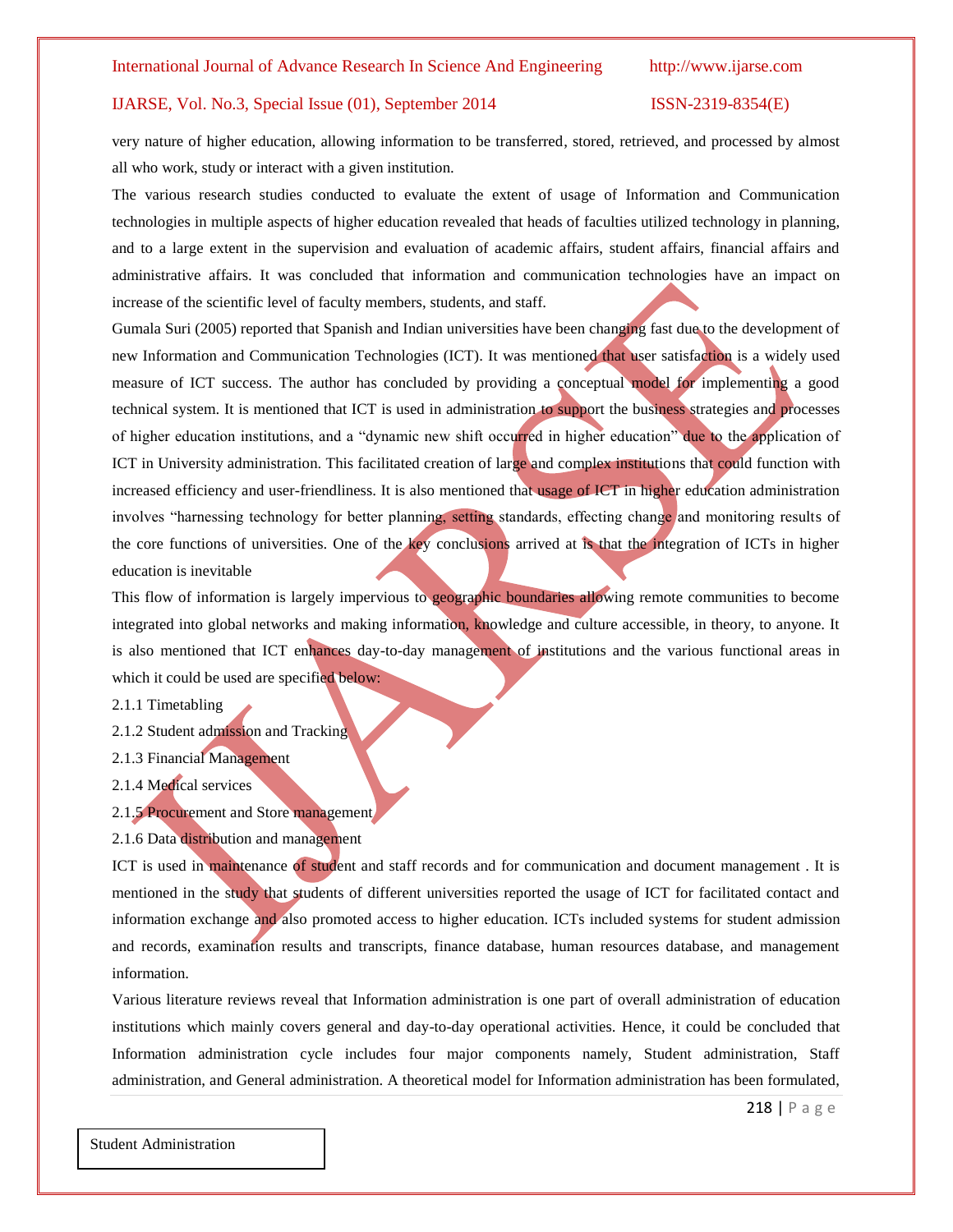International Journal of Advance Research In Science And Engineering http://www.ijarse.com

### IJARSE, Vol. No.3, Special Issue (01), September 2014 ISSN-2319-8354(E)

and is depicted below:



ICT- Based Information Administration

General Administration

### **Figure1. Hypothetical model of information administration**

Information administration in this context refers to activities relating to the management of higher education institutions which is often mentioned in other studies as managerial activities in higher education institutions. The administrative systems include Personnel administration, student administration, resources administration; financial administration and general administration are of great significance for day-to-day management of higher education institutions was identified as follows:

2.2.1 Student administration

2.2.2 Staff administration

2.2.3 General administration

Student administration is an important and integral part of information administration. This involves various activities commencing from the admission process to learning activities till processing of results and performance analysis. The integration of ICT into this process enhances the overall admission activities of higher education institutions by making it more accessible to many. This includes admission enquiry by students, applying for admissions through electronic media, registration / enrolment using computers, course allotment, and availability of information like timetable / class schedule in electronic form and attendance monitoring / maintenance through emedia. Further it includes the various communications relating to transport, hostel accommodation and other communication to guardians/parents. The integration also helps in expansion of the geographical boundaries for student intake, thus facilitating cross-border higher education.

A very important part of Information administration is general administration of higher education institutions which includes the various day-to-day activities of the entire system. Through literature reviews, it is evident that the integration of ICT into general administration has brought increased efficiency and optimal resource utilization (Hasan et al. 2007). The various items classified under this category include usage of electronic media for scheduling of halls and other resources, fee payment, and handling internal and external examination activities in coordination with the faculty members, all day to-day activities, intra and inter communication etc.

#### **III.FRAME WORK OF PAPER**

Information administration was identified as one of the important functional area in higher education institutions. It is often mentioned in various studies as managerial. Usage of appropriate information technologies could improve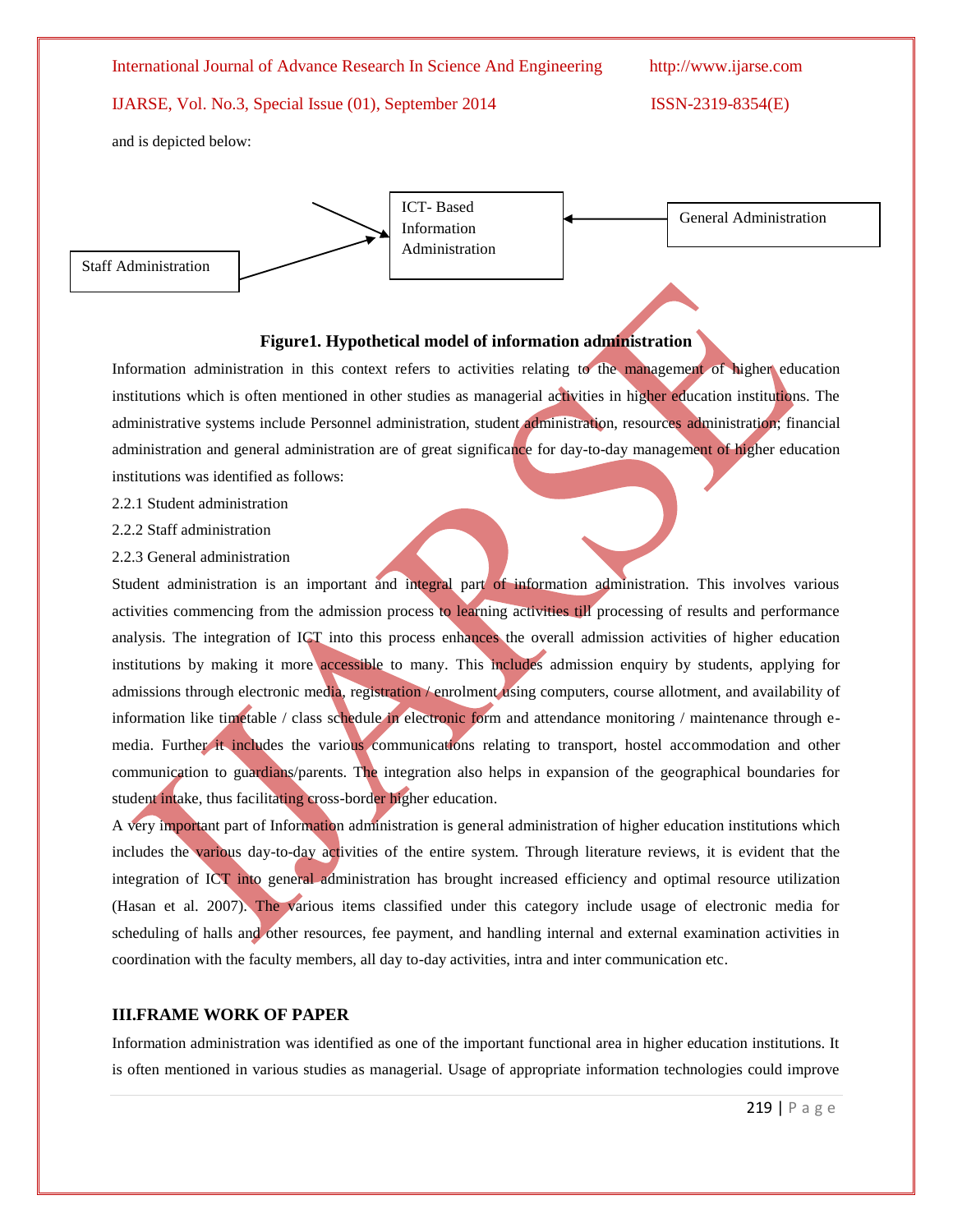the overall environment and operational efficiency of higher education institution and it helps to improve the following functional areas and not limited to inventory control, allocation of resources, fiscal management, communications, pupil/personnel services, student records, employee productivity etc.

The Frame work involved the following:

- 3.1.1 Item generation
- 3.1.2 Content Validity
- 3.1.3 Reliability test
- 3.1.4 Criterion Validity
- 3.1.5 Path Validity

The item categories derived from the literature review for information administration are summarized in Table-1

| S.No           | <b>Construct</b>              | <b>Content categories</b>                                               |
|----------------|-------------------------------|-------------------------------------------------------------------------|
| 1              | <b>Student Administration</b> | *Usage of electronic media by students to apply for admissions          |
|                |                               | *Usage of computers for student registration / enrolment                |
|                |                               | Availability of timetable / class schedule in electronic form           |
|                |                               | *Usage of computers for maintenance of attendance of students           |
|                |                               | *Communication of academic details of students to their parents /       |
|                |                               | guardians through e-media                                               |
|                |                               | *Usage of e-media for notifications regarding hostel accommodation      |
|                |                               | *Usage of e-media for notifications regarding transportation            |
| $\overline{2}$ | <b>Staff Administration</b>   | *Usage of computers for recruitment and work allotment of staff in the  |
|                |                               | institution                                                             |
|                |                               | *Automation of attendance and leave management of staff members in      |
|                |                               | the institution                                                         |
|                |                               | *Usage of electronic media for performance appraisal                    |
|                |                               | Communication with staff using e-media                                  |
|                |                               | *e-circulars from the institution regarding official matters            |
|                |                               | *e-kiosks are available in the institution                              |
| 3              | General Administration        | *Usage of e-media for scheduling / allocation of halls for examinations |
|                |                               | *Dissemination of information in the institution through e-kiosks       |
|                |                               | *Usage of e-media by students to apply for university examinations      |
|                |                               | *Usage of e-media for the processing and display of results of students |
|                |                               | *Facility for students to make fee payments electronically              |

# **Table1. Item categories generated for information administration**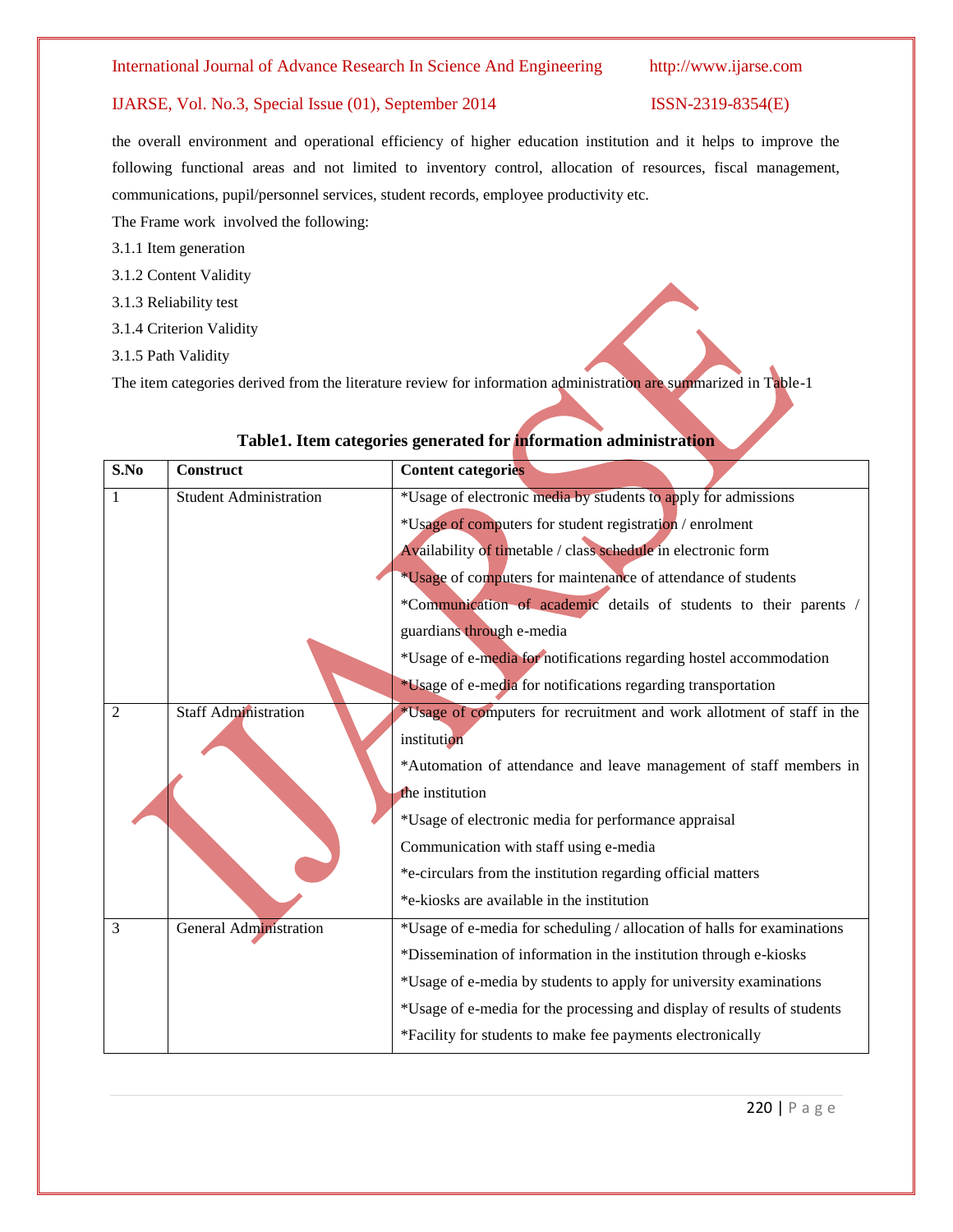Information administration consists of three main components namely Student administration, Staff Administration and General administration with Communication as an integral part of these three components. The items that contribute towards all the three functional areas were carefully identified through extensive literature review and discussions with educational practitioners and experts. A formal questionnaire was prepared. The responses for the questionnaire received from administrative personnel were grouped according to the functional areas. For every item, the responses given in a five-point Likert scale by there spondents were classified into two categories namely "Yes" and "No" for the usage of technology in Information administration.

#### **IV.FINDINGS**

Finding of the research are given below

4.1.1 The overall Information administration revealed that all the functional areas contribute well towards Information administration and have significant relationship with each other.

4.1.2 The demographic factors were analyzed for their impact on the functional areas of Information administration. Most of the demographic factors not have any significant difference in the functional areas of Information administration. These include the demographic factors relating to respondents such as gender, age, department, designation and the factors relating to institutions such as years of existence, affiliated university, and region.

4.1.3 It can be observed that Student and staff administration are well above and then of General administration. This clearly indicates that the integration of ICT into general administration has large scope. Every item of all the respondents was analyzed based on the above and the items contributing to Student, Staff, and General administration were grouped to find the extent to which technology is currently in use.

This clearly shows that ICT has become a necessary tool for accomplishing the administrative tasks with ease. Through this study it is evident that transformation in accordance with technological advancements is happening in the education sector. It is mainly used in the areas of student administration and staff administration.

# **V.CONCLUSION**

This study has identified a comprehensive set of functional areas of Information administration. It was found that current level of usage indicates a clear integration of ICT for managerial or information-based administration in higher education institutions. This study reveals that demographic factors do not have major impact on Information administration in higher education institutions It was also evident from the validation of the path model that all the functional areas identified have an influence on Information administration. This reveals that enhancing the usage of ICT on these functional areas and especially for general administration will enable enhancement of overall information administration in higher education institutions in the realm of global competitive environment. This study could serve as a base for education planers to deploy Technology based administration in higher education Institutions.